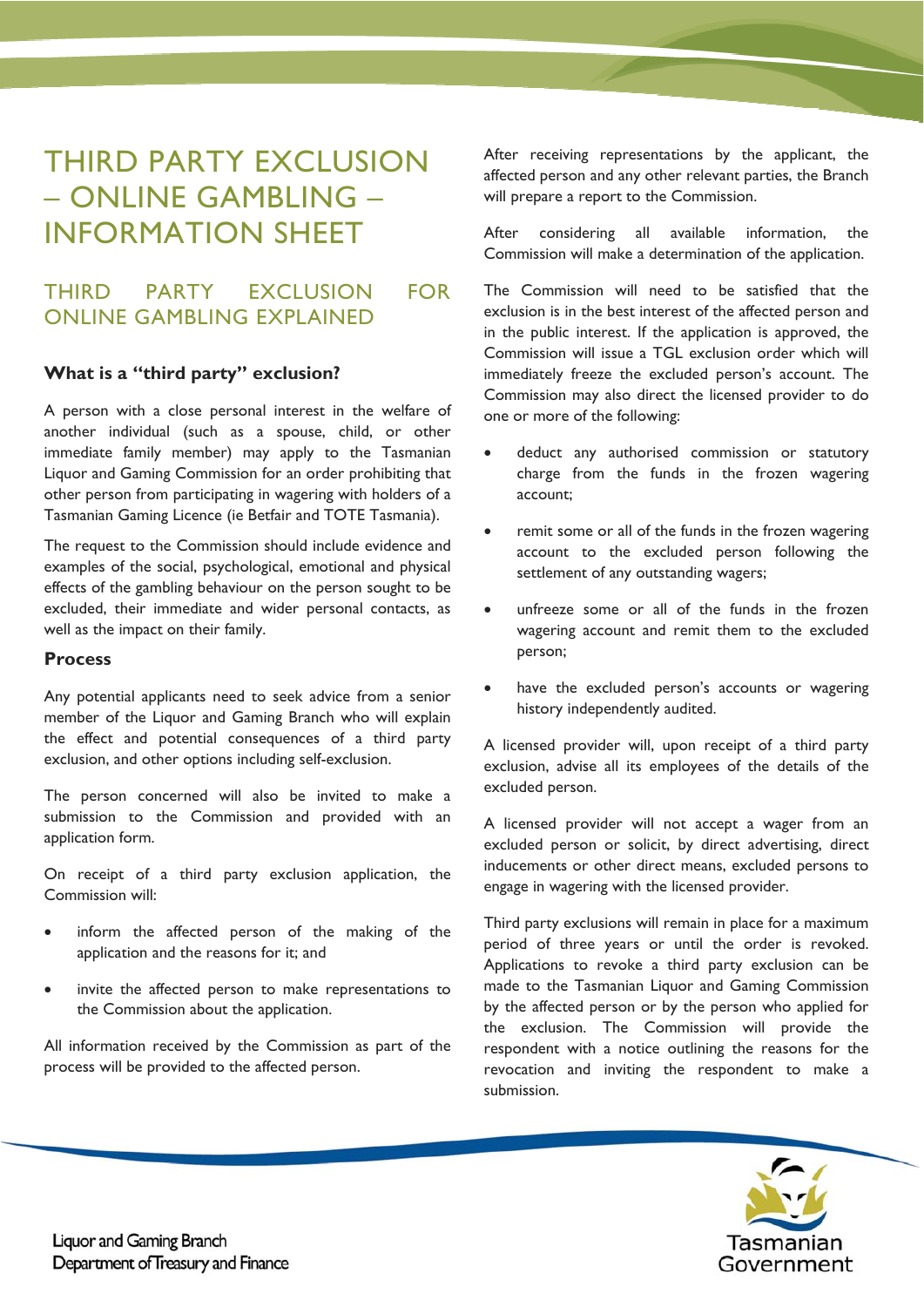The Commission will consider the submissions of both the applicant and respondent. The exclusion will be revoked if the Commission finds it is in the best interests of the excluded person and the community to do so. A copy of the revocation notice will then be provided to both parties.

#### **Legal implications of third party exclusions**

Third party exclusions are made under section 76ZNC of the *Gaming Control Act 1993*. **Breaches of exclusion orders** of this section **may incur penalties** under section 76ZNF of the Act, of up to 20 penalty units.

#### **REFERRALS FOR CLIENTS**

For free and confidential assistance for exclusions, counselling and support, contact:

#### **Gamblers Help Tasmania**

(24 hours) Freecall 1800 858 858

#### **Gamblers Help for Problem Gambling**

| Anglicare Tasmania Inc (freecall)  | 1800 243 232 |
|------------------------------------|--------------|
| Relationships Australia (freecall) | 1800 364 277 |

# LIQUOR AND GAMING CONTACT DETAILS

| <b>Hobart</b>                                                                                         |                                                                                                      | Launceston                                                                                                                |                                              |
|-------------------------------------------------------------------------------------------------------|------------------------------------------------------------------------------------------------------|---------------------------------------------------------------------------------------------------------------------------|----------------------------------------------|
| 80 Elizabeth Street, HOBART<br>GPO Box 1374, HOBART<br>$(03)$ 6166 4040<br>Ph:<br>Fax: (03) 6173 0218 |                                                                                                      | Henty House, I Civic Square, LAUNCESTON<br>P O Box 972, LAUNCESTON<br>$(03)$ 6777 2777<br>Ph:<br>$(03)$ 6173 0218<br>Fax: |                                              |
| responsible<br>conduct of<br>qambling<br>TASMANIA                                                     | E-mail: licensing@treasury.tas.gov.au<br>gaming@treasury.tas.gov.au<br>Web:<br>www.gaming.tas.gov.au | www.liquorlicensing.tas.gov.au                                                                                            | responsible<br>serving of<br><b>TASMANIA</b> |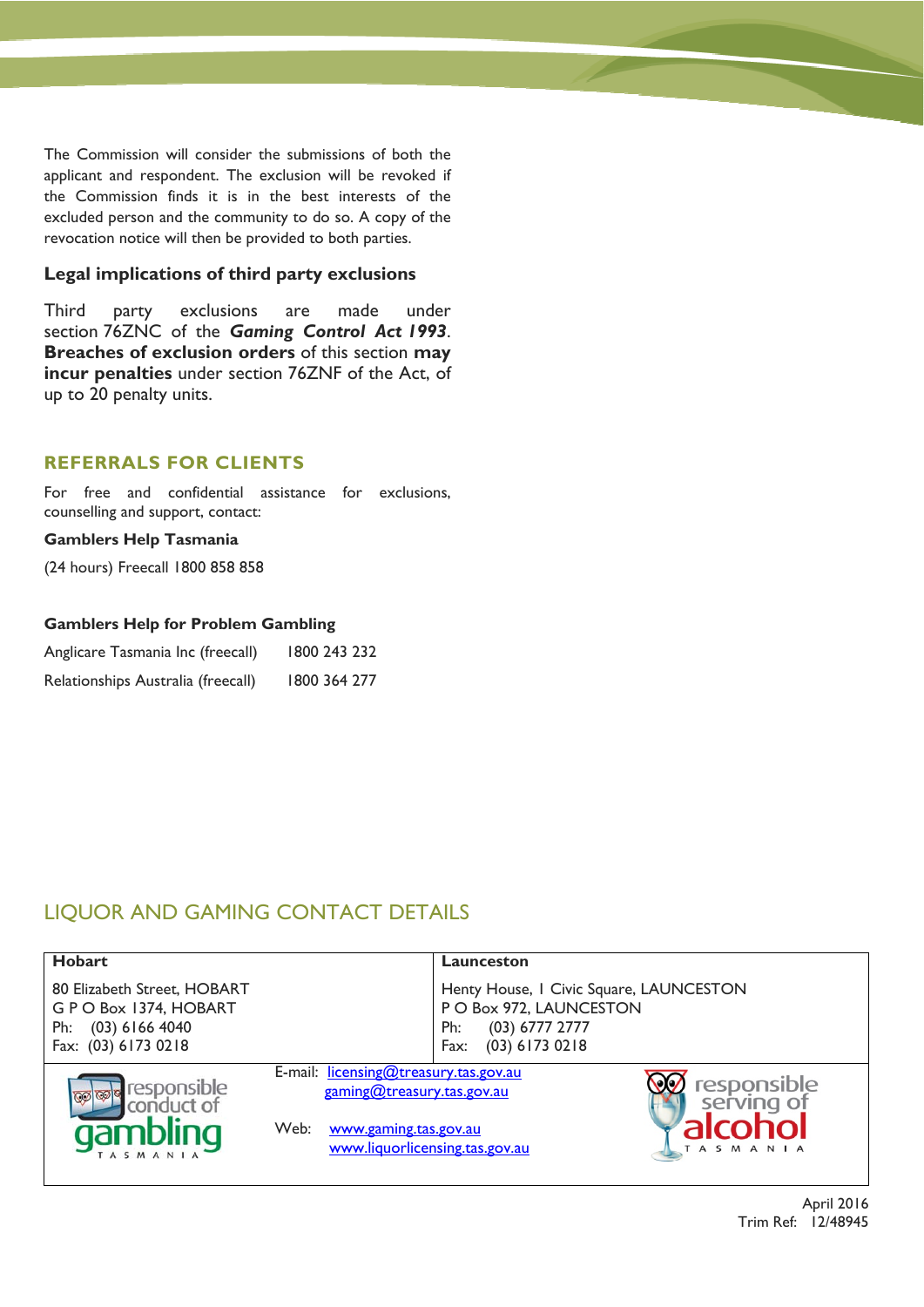

## *Gaming Control Act 1993 Section 76ZNC APPLICATION FOR EXCLUSION ORDER (THIRD PARTY EXCLUSION)*

## **DETAILS OF APPLICANT**

Relationship/personal interest in person nominated to be excluded: ……………………………………………………………………

# **DETAILS OF PERSON NOMINATED FOR EXCLUSION (AFFECTED PERSON) (Please Print)**

# **DETAILS OF EXCLUSION SOUGHT**

Please select the type of exclusion sought:

Exclusion from all Tasmanian Gaming Licence holders (Betfair and UBET Tasmania).

| $\Box$ Betfair | Exclusion from selected Tasmanian Gaming Licence holders. |
|----------------|-----------------------------------------------------------|
| Ubet           |                                                           |
|                |                                                           |

Date: …………………………………………………... Contact phone number: ………………….…………..

## ATTACHMENTS INCLUDED IN THE APPLICATION

Please provide a list of the supporting documentation included in the application for exclusion:

- $\bullet$
- $\bullet$
- 
- $\bullet$
- $\bullet$
- 
- $\bullet$
- 
- $\bullet$
- $\bullet$

## **Post this form with its attachments to:**

'Exclusion Program' Tasmanian Liquor and Gaming Commission, GPO Box 1374 HOBART TAS 7000